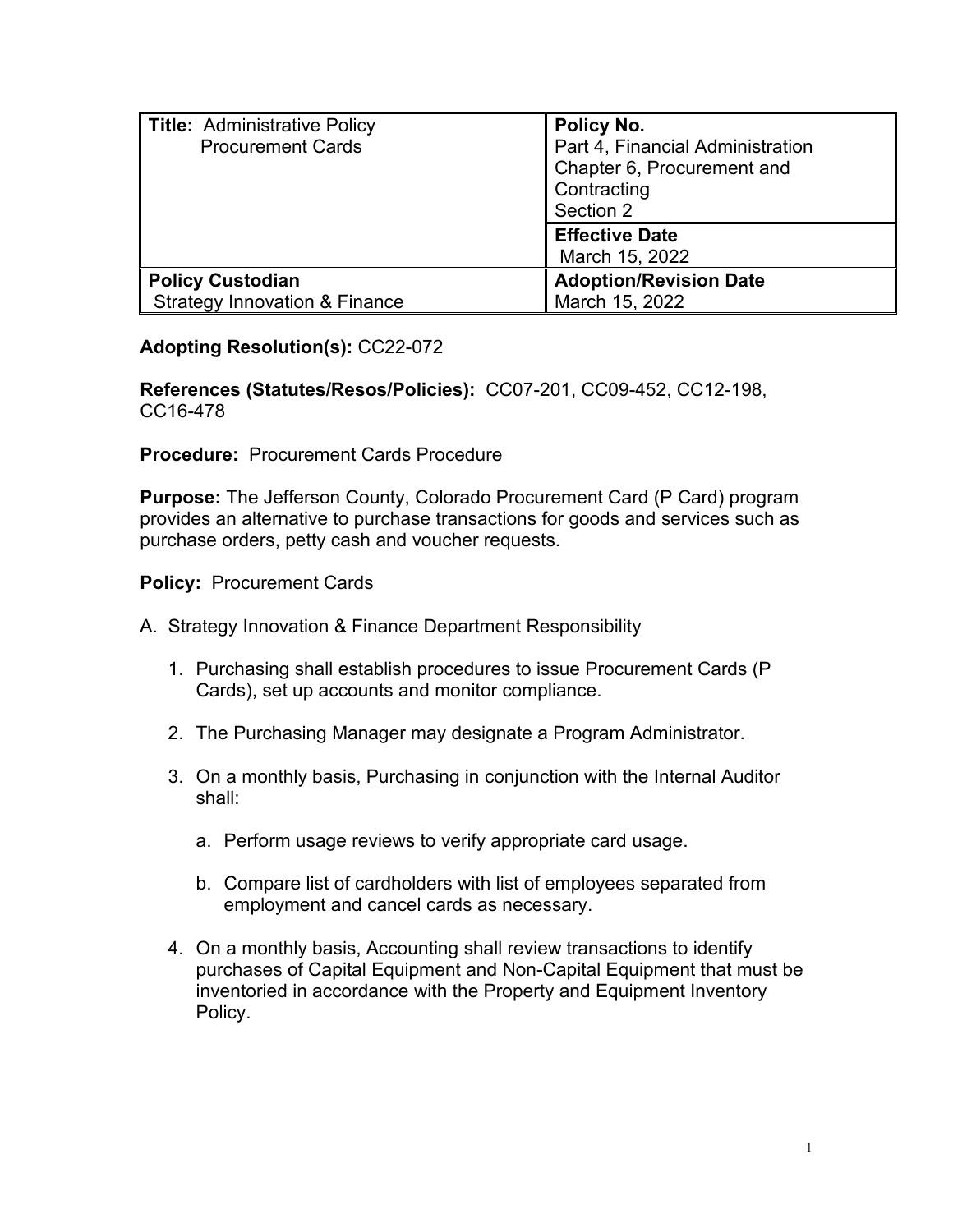- B. Department/Division Director or Elected/Appointed Official Responsibility
	- 1. Each Department/Division Director or Elected/Appointed Official shall designate cardholders. A Procurement Card Request Form shall be completed for each cardholder.
	- 2. Each Division, Department, or Office shall have a designated P Card Coordinator.
		- a. The P Card Coordinator shall be responsible for providing monthly account statements for cardholder and supervisor verification that purchases fall within the scope of P Card Policy and Procedure.
		- b. If any purchases do not conform, the P Card Coordinator will contact the cardholder and/or their supervisor to initiate corrective measures as necessary.
	- 3. On a monthly basis, the Department/Division Director or Elected/Appointed Official, or designee, shall notify Purchasing of any cardholders who have separated from employment.
- C. Employee Responsibility
	- 1. Employees shall comply with P Card Policy and Procedures, including proper safekeeping, knowing permitted categories of use and inappropriate uses, and shall be accountable for non-compliance.
	- 2. On a monthly basis, cardholders shall:
		- a. Review and verify the account statement
		- b. Submit receipt or verification for each transaction
	- 3. Cardholders shall not permit others to use their card.
	- 4. Accidental or deliberate misuse of the card shall be reported immediately to the cardholder's supervisor or manager and the P Card Program Administrator to determine acceptability and accountability.
	- 5. If unsure whether a particular purchase is within the bounds of the P Card Policy and Procedure, the cardholder shall contact the P Card Program Administrator or the Purchasing Manager for clarification.
	- 6. Failure to comply with P Card Policy and Procedure will result in loss of card privileges and further disciplinary action pursuant to existing Jefferson County Personnel Rules.